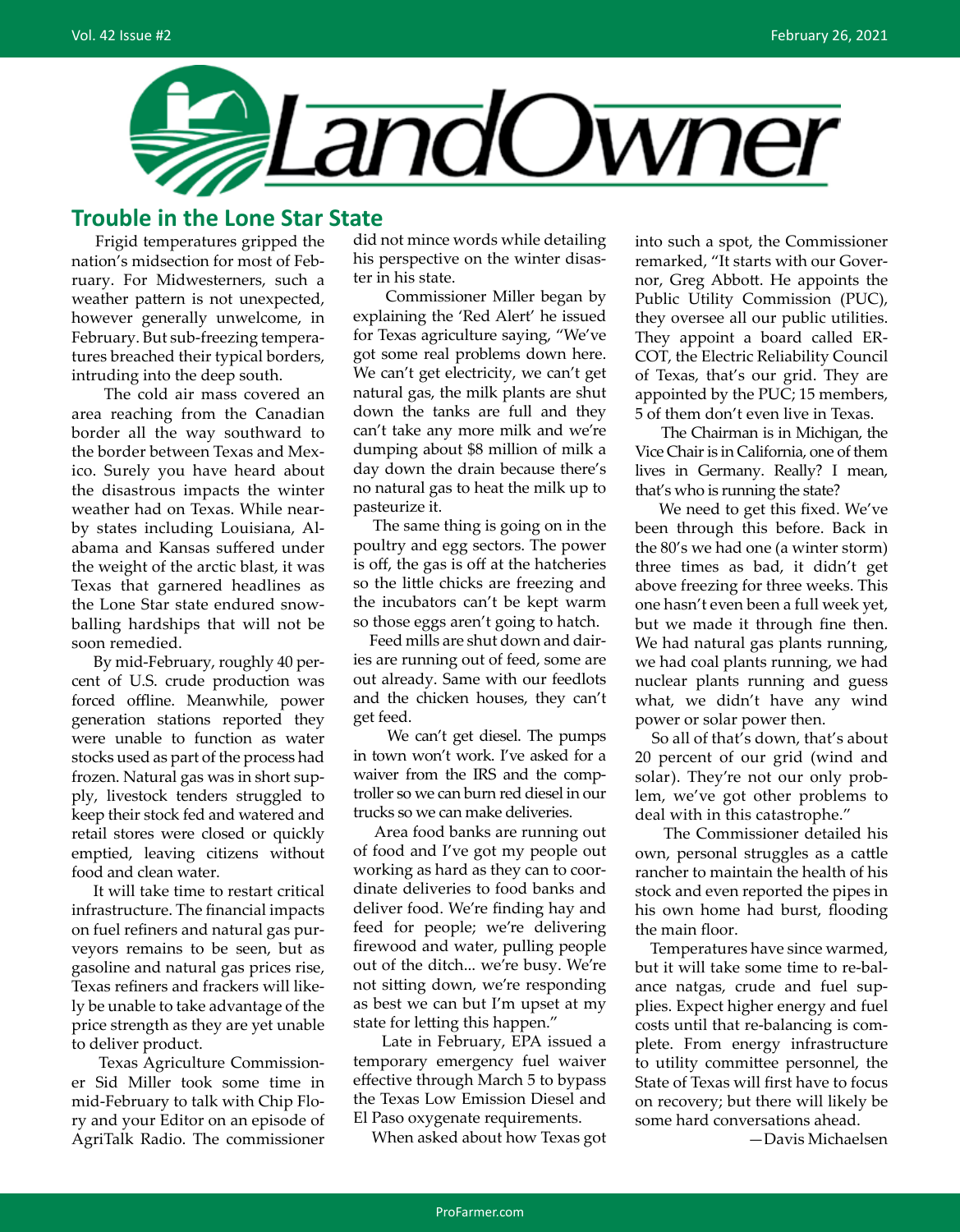### **Farm Journal Pulse Survey Reveals Disapproval**

A February Farm Journal Pulse poll revealed survey respondents were unhappy with President Joe Biden's performance thus far. Granted, the survey was taken just a few weeks into the Biden Presidency, but that, in itself is telling.

 Biden's vow to include climate change considerations in policy decisions, perceived dovishness on China, and concerns of the revival of Obama-era policies all likely contributed to the survey results.

 It bears noting the same Pulse survey conducted a few months earlier placed then President Trump's approval rating at 82 percent positive. That may be all we need to know.

 The confirmation of Tom Vilsack as Secretary of Agriculture may improve approval ratings. But the Biden administration might do well to spend some effort working to woo farm country. —Davis Michaelsen



### **Rural Mainstreet Index Firms Again**

 The Creighton University Rural Mainstreet Index (RMI) climbed in February, marking the fourth time in five months the RMI scored an advance. The Overall Index firmed 1.8 points from January's reading to 53.8.

 Ernie Goss, PhD and Jack A. MacAllister Chair in Regional Economics at Creighton University's Heider College of Business remarked, "Sharp gains in grain prices, federal farm support, and the Federal Reserve's record-low interest rates have underpinned the Rural Mainstreet Economy. Only 8% of bank CEOs indicated economic conditions worsened from the previous month. Even so, current rural economic activity remains below pre-pandemic levels."

 The New Hiring Index performed well, climbing 5.9 points on the month to 51.9. However, according to the report, "Data from the U.S.

Bureau of Labor Statistics indicate that nonfarm employment levels for the Rural Mainstreet economy are down by 146,000 (nonseasonally adjusted), or 3.3%, compared to pre-COVID-19 levels, and down by 236,000, or 5.3%, from 12 months earlier."

 Goss later warned it will likely take several months of abovegrowth-neutral readings to get employment back to pre-pandemic levels.

 The Confidence Index, which reflects economic expectations among bank CEO's for the coming six months, rose to a robust 64.0, up 4 full points on the month. This confidence was inspired by lingering farm support payments, higher crop prices and an optimistic export outlook.

 The positive outlook among respondents outweighed a glaring lag in retail, leisure and hospitality businesses in farm country.

 The Farmland Price Index firmed to its highest level since May 2013 to 60.0. February's reading marked the first time since 2013 the RMI found above growth-neutral farmland prices for five consecutive months.

 Loan volumes were called 'anemic' however volumes did rise 12.2 points from January.

 All told, the Rural Mainstreet Index marked its highest level since January 2020. Of note, the bankers surveyed expect 2021 cash land rent for non-irrigated, non-pastureland at \$218 per acre and for farm equipment sales to increase by 3.8 percent over the coming 12 months.

 The Farm Equipment Index had previously endured 86 consecutive months below growth-neutral before spending the past three months in growth-positive territory. —Davis Michaelsen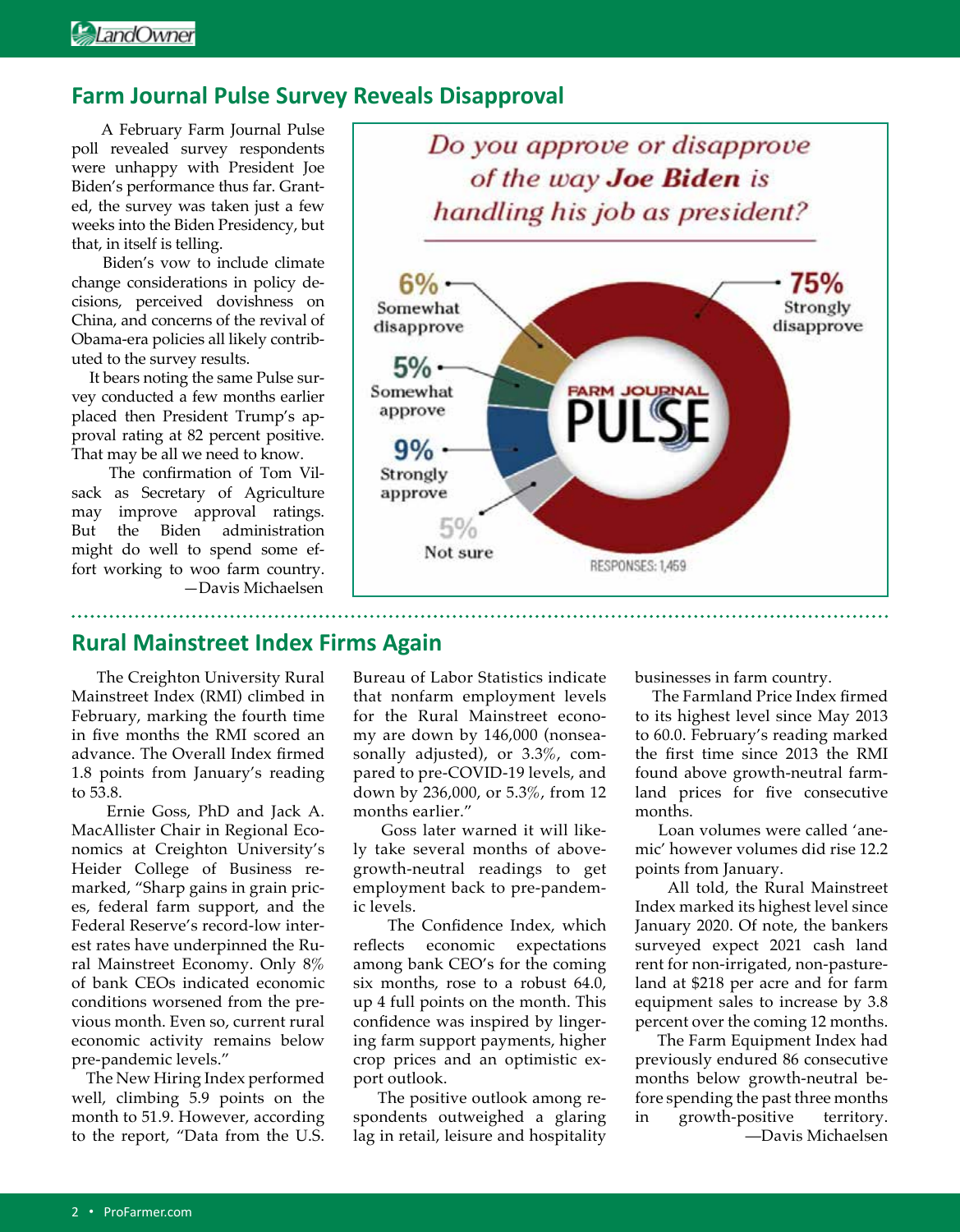### **Randy Dickhut on the View from Farmer's National Co.**

 Your Editor and Chip Flory had the chance to talk with Randy Dickhut from Farmer's National late in January on an edition of AgriTalk Radio. Dickhut covered a wide variety of topics including some solid sales volumes late in 2020, what to expect in 2021 and we even talked about Bill Gates' land holdings.

**Flory:** Attitudes among farmers are changing and those changing attitudes are being reflected in farmland values, correct?

**Dickhut:** Its a combination of government payments made last year and the expectation of more this year, just to a smaller degree. But good grain prices and the idea land is a long term investment has farmers looking ahead. They are looking at better yields that come about through better technology and hopefully some better access to the open market in places like China and elsewhere. Optimism started to surface last fall and it will continue this year.

**Flory:** Higher grain prices and government payments really started to show up in the land market in October. Can you give us some of the details there?

**Dickhut:** We had a really good run of auction sales in Iowa and several in Illinois and we saw some prices in the mid-13 thousands per acre for good cropland, and even higher prices for some sales. That was indicative of farmer interest and individual investors interested in land. We're starting to see some prices like what we saw in the 2012 to 2014 timeframe.

**Michaelsen:** Randy, in a recent post you talk about your land sales volumes being up 49 percent in October and November compared to the same time last year despite a lower supply of land for sale. Is there risk that higher prices now will encourage some who might have been on the fence about selling to put properties on the market and drive prices lower?

**Dickhut:** Well, to add to those statistics, the final three months of 2020 Farmer's National, itself saw a 35 percent increase so we slowed down a little bit in December. But overall there was still just an average supply. As we look into 2021, I think the same underlying factors will remain in the land market. We continue to see that lower supply of land on the market, especially good cropland.

 People are still kind of uncertain about the new year and COVID and the new administration. As prices start to go up they think, 'gee, I was going to sell, but maybe it will go higher.' At this point its estates and inheritors that are the main sellers of land. But people are still looking at land as a long term investment so they will hold on to it. So I think we see a steady to firmer market for now.

**Flory:** Is there a clock ticking on estate tax policy, and how might that impact supplies out there?

**Dickhut:** I think concerns over tax law changes probably propelled a few sales, but just a few. Keep in mind, changes in tax policy take some time and they won't happen overnight. In my mind, any changes will probably be just tweaks around the edges initially and then you have to size up how many people that impacts and what that impact is. We have dealt with tax law changes for better and for worse over the decades before so we will just see what happens.

**Michaelsen:** On another note, news recently came out about Bill Gates and his level of land ownership. Can you give us some perspective on this story?

**Dickhut:** Mr. Gates and the Gates Foundation and their investing arm have been investing in farmland for some time, as have other high wealth individuals too. It happened slowly, its been conducted through several entities, LLC's and such, so its not always evident. In total, and I don't have the exact figures, but investment funds and large landowners add up to a lot of acres, but in the scheme of things it really just adds up to a small percentage of land in the U.S. and they are typically pretty conservative in their price points.

 Right now it kind of goes along with individual investors' thinking about food and supply chains and how agriculture is a part of that. And again, land is a good long term investment and we've gotten some similar types of calls lately.

**Flory:** Are all classes of land seeing higher prices right now or is it just one particular segment that's gaining ground?

**Dickhut:** In most areas the high quality land is making more of an advancement. Farmers are looking for those good farms. They farm by them, they know them they know how productive they are. So that keeps good farms in demand. Lower and mid-quality farms are beginning to strengthen a bit too though. We've had dryland sales out in the western plains that have firmed up closer to previous levels, but they have not made the jump like high quality land has.

**Flory:** Will the current price strength continue through 2021?

**Dickhut:** I think so and that's the general consensus. Low interest rates have more effect than I think some people realize and that will be a factor too.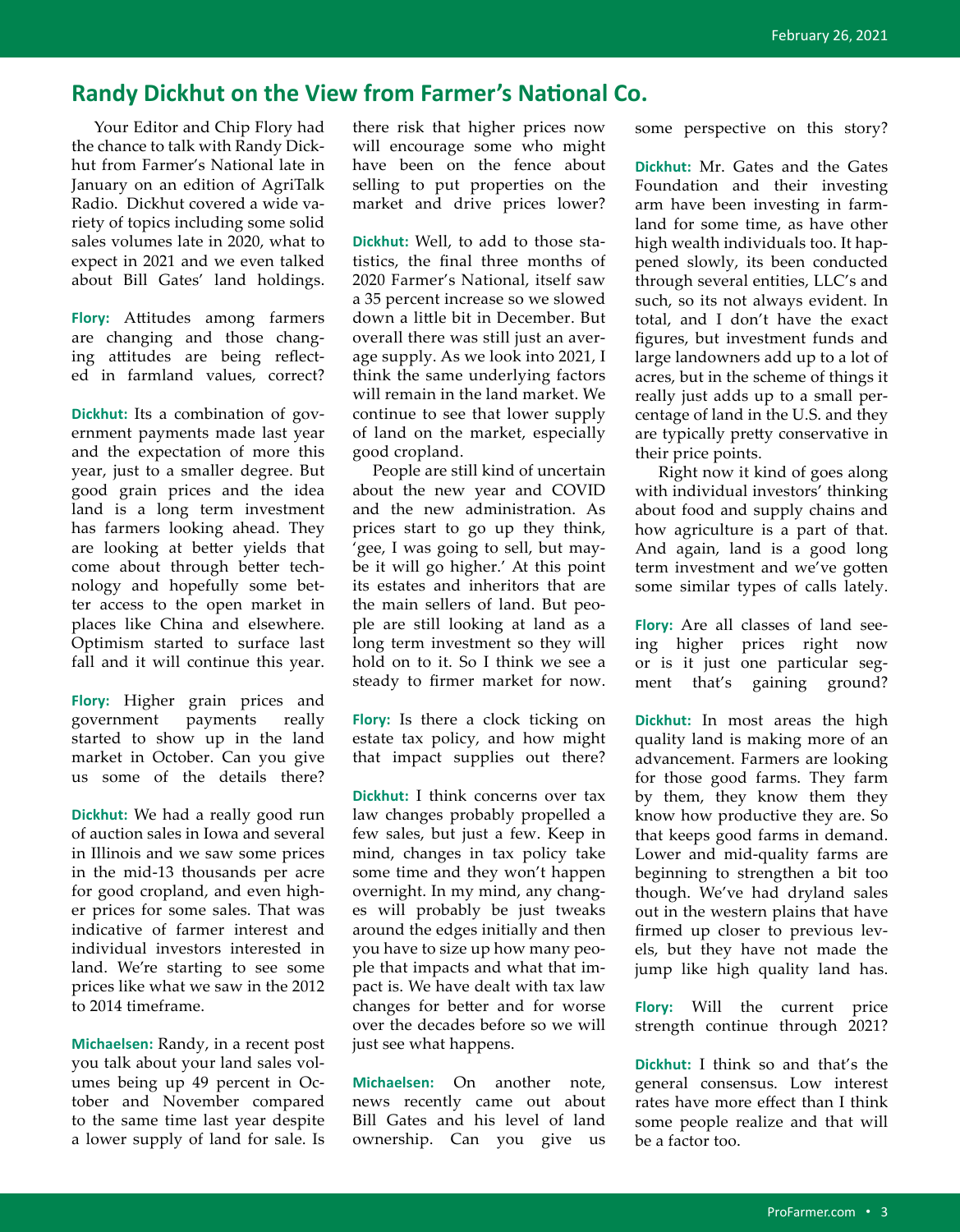### **Fed Banks Note Strong Farm Incomes, Higher Farmland Values**

Prospects for farm income and agricultural credit conditions rebounded sharply in the fourth quarter of 2020 across the district served by the Federal Reserve Bank of Kansas City. The bank serves Kansas, Western Missouri, Nebraska, Oklahoma and the mountain states of Colorado, Northern New Mexico and Wyoming.

"After nearly eight years of deterioration, farm income across the district rebounded in the fourth quarter alongside sharp increases in crop prices," the bank reports. "A majority of respondents reported that incomes of farm borrowers were higher than a year ago for the first time since 2012."

Areas of the region more dependent on livestock revenues and exposed to severe drought were somewhat less optimistic about farm income in the fourth quarter, the bank notes. For example, the share of bankers that reported higher income than a year ago was far smaller in Oklahoma and the Mountain States, where drought conditions intensified, and less revenue is attributed to crop production.

Along with better prospects for farm income, credit conditions in the region also improved following several years of steady deterioration, the bank notes. About a third of bankers reported that farm loan repayment rates were higher than the previous year, the largest share since 2012. Renewals or extensions increased at the slowest pace since 2014 and tightening of credit standards also slowed. At the same time, the district measure of loan demand retracted for the first time since 2013.

 A decrease in interest rates and a modest increase in demand for farmland strengthened farm real estate markets, the bank continues. Demand for farmland increased, with producers accounting for a slightly higher share of land purchases than the prior two years. "Lower interest rates likely also supported farm real estate markets by reducing financing costs and making farmland a more attractive investment opportunity. Interest rates continued to decline in the fourth quarter at a faster pace than the return to farmland ownership, or capitalization rate, suggesting a relatively greater incentive to own land and generate returns through leasing," the bank states.

The survey found the value of non-irrigated cropland rose 3% on an annual basis through year end. It says irrigated cropland values rose 4.2% and the value of ranchland increased 5.1% on an annual basis.

Agricultural real estate markets also were supported by a slightly lower volume of farmland sales in most states.

**Coming on the heels** of a mild upturn in the third quarter of 2020, farmers and ranchers in the Upper Midwest saw dramatic improvement in the final three months to close out the year, according to the latest survey of agricultural lenders from the Federal Reserve Bank of Minneapolis. The bank serves Minnesota, Montana, North Dakota and northwestern Wisconsin.

Farm incomes and capital spending increased at the end of 2020, according to lenders responding to the

Minneapolis Fed's fourth-quarter agricultural credit conditions survey. The bump in incomes also led to increased loan repayment rates, while loan demand, renewals, and extensions decreased.

Farmland values increased on average from a year earlier, and cash rents ticked up as well, the bank notes The outlook for the beginning of 2021 is positive, with survey respondents predicting further growth in farm incomes and spending.

Looking specifically at farmland values, the bank states: "nonirrigated cropland values increased 3.6% on average across the district compared with a year earlier, while cash rents for that land increased by 6.2% versus 2019. Irrigated farmland values rose 6.9% on average, while ranchland values rose 2.9%.

Lenders in North Dakota reported the largest increase in land values, with nonirrigated land up 8.5%, while Wisconsin, where the number of lenders responding was relatively small, logged a 6.6% decrease in those values.

A Montana banker adds: "Ag real estate has seen an increase in value due to the influx of people from other states moving here during COVID and buying properties."

—Mike Walsten

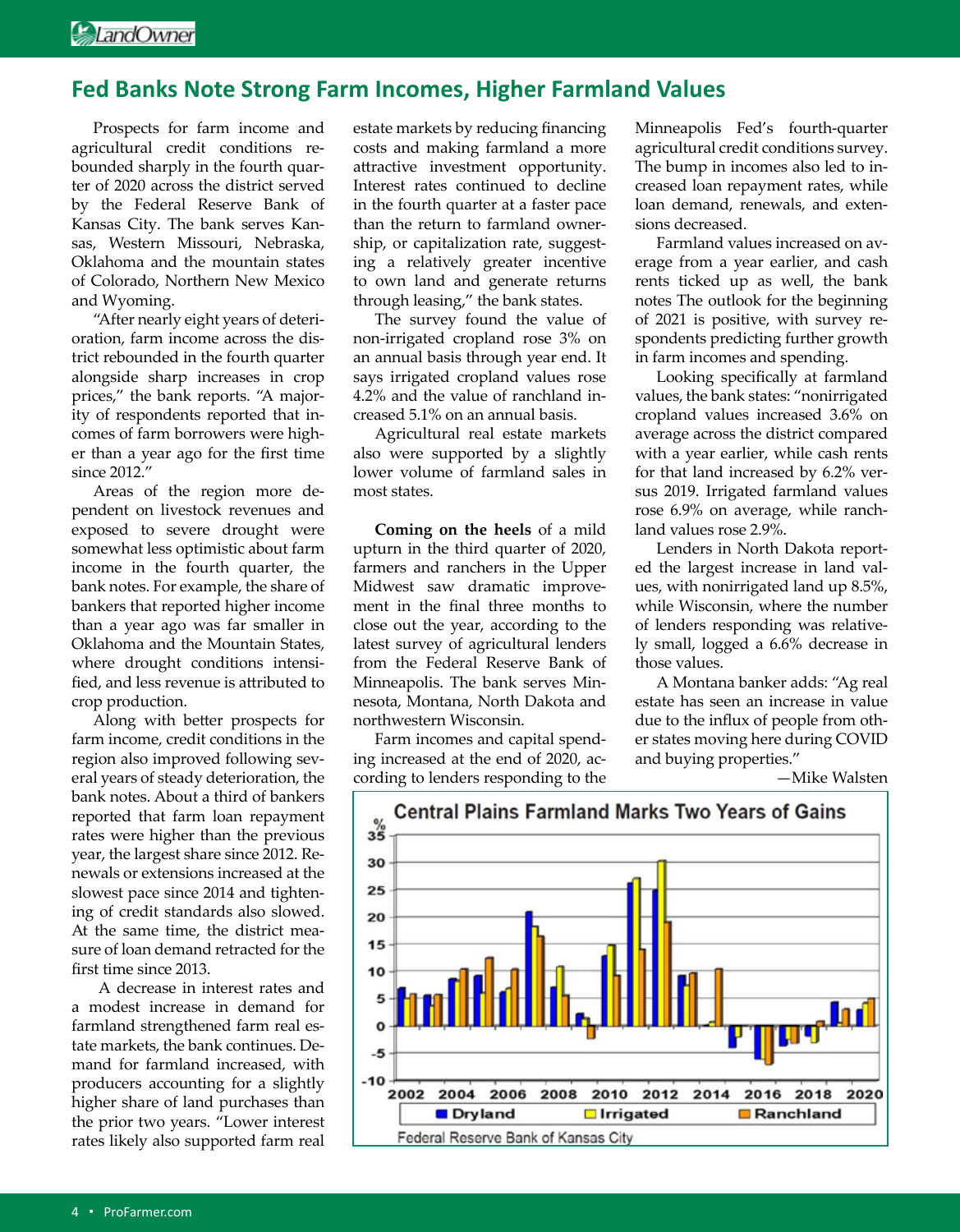### **Fourth Quarter Surge Lifts Central Corn Belt Farmland Values**

Central Corn Belt farmland values rose 6% in the Federal Reserve Bank of Chicago district in 2020—the largest such gain since 2012.

Moreover, values for "good" farmland were up 4% in the fourth quarter of 2020 from the third quarter, according to ag bankers who responded to the quarterly survey.

Looking ahead, 58% of survey respondents expect farmland values to rise during the first quarter of 2021, and 42% expect them to be stable; notably, none expect them to decline, the bank notes.

In the final quarter of 2020, repayment rates for non-real-estate farm loans were higher than a year ago, and loan renewals and extensions were lower than a year earlier. Neither of these indicators had recorded annual improvements since the third quarter of 2013.

Even with inflation taken into account, district farmland values had an annual increase of almost 5% in 2020. This increase in real terms was the first since 2013. In both real and nominal terms, district farmland values peaked in 2013. At the end of 2020, district farmland values were down 9% from their peak in real terms, yet they were nearly back to the peak in nominal terms, the bank comments. —Mike Walsten



#### Percent change in dollar value of "good" farmland October 1, 2020 to January 1, 2021 Top: Bottom: January 1, 2020 to January 1, 2021

|                         | October 1, 2020<br><b>January 1, 2021</b> | <b>January 1, 2020</b><br><b>January 1, 2021</b> |
|-------------------------|-------------------------------------------|--------------------------------------------------|
| <b>Illinois</b>         |                                           |                                                  |
| Indiana                 |                                           |                                                  |
| lowa                    |                                           |                                                  |
| Michigan                |                                           |                                                  |
| Wisconsin               |                                           |                                                  |
| <b>Seventh District</b> |                                           |                                                  |
|                         |                                           |                                                  |

\*Insufficient response.

Federal Reserve Bank of Chicago

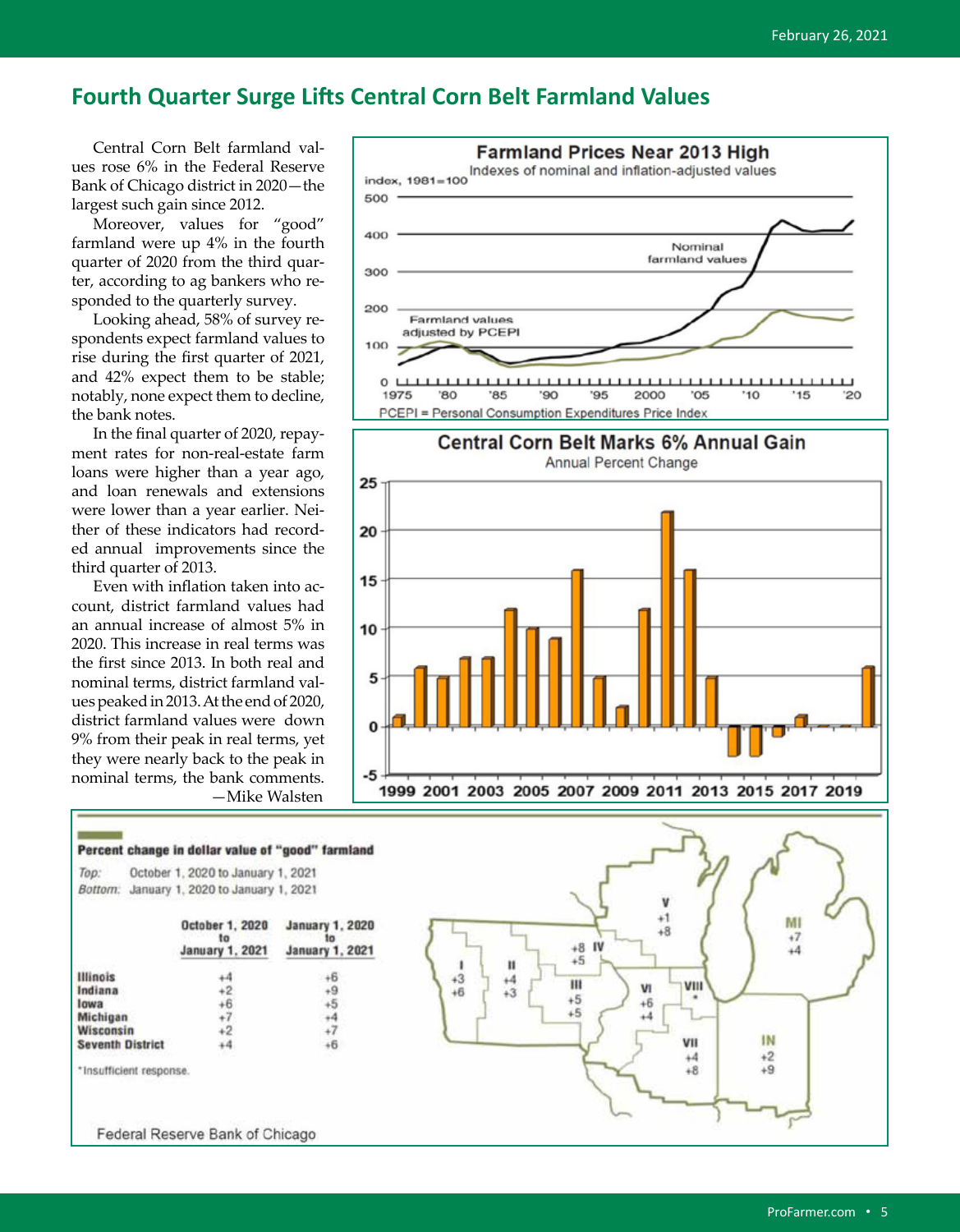### **Despite Decline, USDA Forecasts Strong Net Farm Income in 2021**

The three charts are right tell a positive story about the future direction of farmland prices over the next one to three years.

The three charts come from the latest forecasts for net farm income from USDA. While the economic team at USDA sees net farm income dipping about 10% from 2020, total net farm income is still projected to remain above \$100 billion dollars and 21% above the average of 2000-2019. The bulk of the rise in incomes for 2021 will come from the marketplace through higher commodity prices, which is usually positive for farmland demand.

Cash receipts for all commodities are forecast to increase \$20.4 billion, 5.5%, to \$390.8 billion (in nominal terms) in 2021. Total animal/animal product receipts are expected to increase \$8.6 billion, 5.2% with increases in receipts for cattle/calves, hogs and broilers. Total crop receipts are expected to increase \$11.8 billion, 5.8%, from 2020 levels following higher receipts for soybeans and corn. Meanwhile direct government farm payments are forecast to decrease 45.3% due to lower supplemental and ad hoc disaster assistance for COVID-19 relief in 2021 relative to 2020. That decline totaling \$25.3 billion accounts for the overall decrease in net farm income.

**Farm real estate debt** is expected to reach \$287.4 billion in 2021, a gain of 3.1%. Farm real estate debt as a share of total debt has risen each year since 2014 and is expected to account for 65.1% of total farm debt in 2021. While ominous on the surface, the boost in real estate debt means those loans have likely been financed at historically low interest rates. The result is a cash flow that is more manageable for farm operators.

Meanwhile, farm nonreal estate debt is expected to decline by 0.6% in nominal terms to \$154.3 billion in 2021. Since its peak in 2014, nonreal estate inflation-adjusted debt has decreased 6.8%. In addition, total farm debt, while near the levels seen at the peak in 1979-1981, it has not yet exceeded those levels, on an inflation-adjusted basis. In addition, interest rates on current debt are at extremely low levels compared to the rates in 1970-1981 when the prime soared in excess of 20%.

The result are solvency ratios that, while higher than in recent years, are still relatively benign compared to the high ratios noted in the 1970s and disastrous levels seen in the 1980s. This keeps farm balance sheets on solid footing in general.

The bottom chart offers a positive outlook for farmland demand in the Central Corn Belt. It shows expected net farm income rising 9% in the Heartland in 2021. If achieved, that boost should continue to support farmland values going forward. The Northern Great Plains and Prairie Gateway show only slight declines, which should mean steady values in those regions. —Mike Walsten



Source: USDA, Economic Research Service, Farm Income and Wealth Statistics. Data as of February 5, 2021.

Farm sector debt, inflation adjusted, 1970-2021F



Data as of February 5, 2021.



### Farm business average net cash farm income by resource region, 2021F compared with 2020F

Average change for all rate m businesses = -0 percent<br>Note: F = forecast. The partial budget forecast model is based on the Agricultural<br>Nesource Management Survey (ARMS) using parameters from the sector forecasts. The<br>mod Source: USDA, Economic Research Service, Farm Income and Wealth Statistics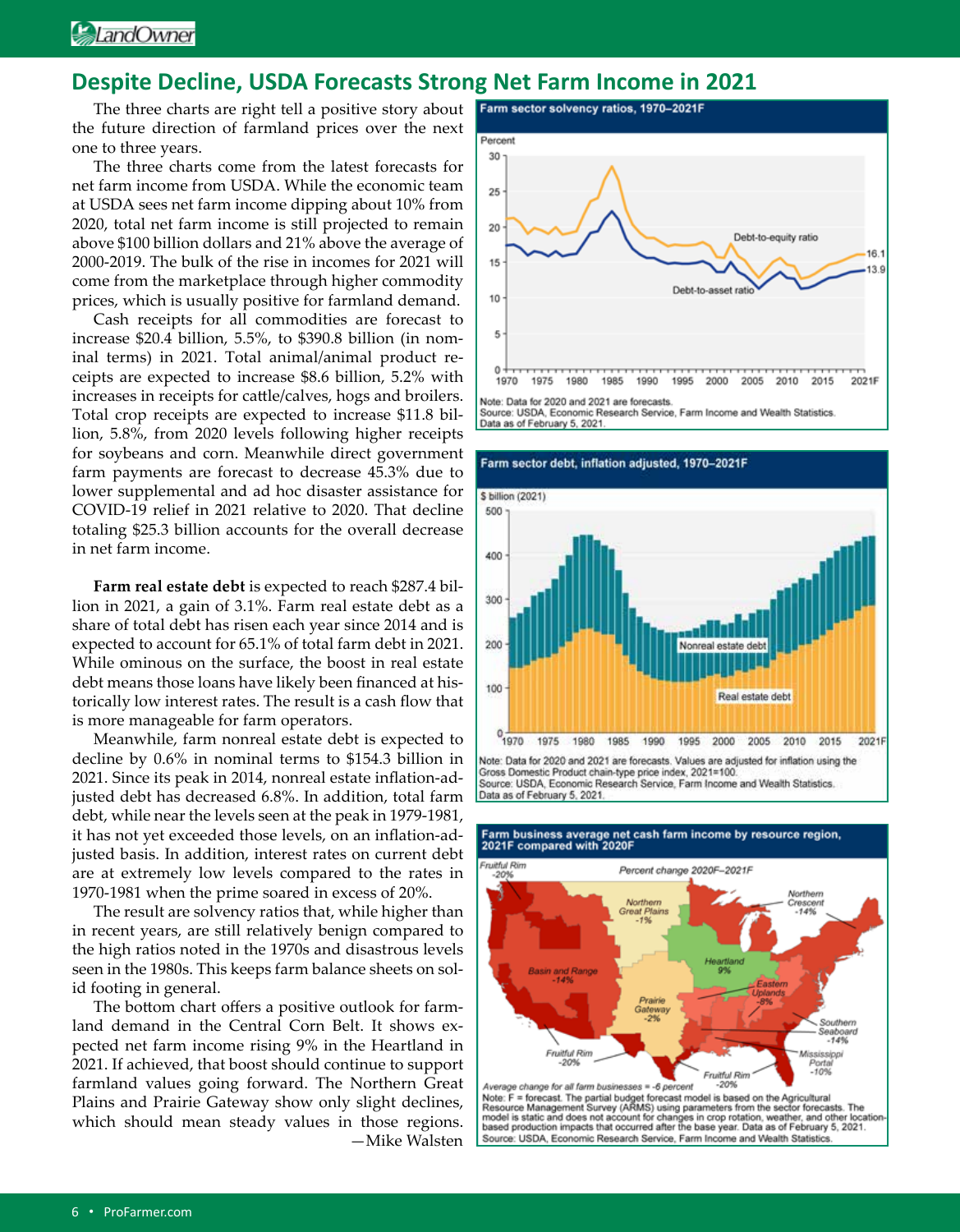### **YOUR PRECIOUS LAND**

### **Ratio Still Flashes "Go" on Land Ownership**

 The ratio we use as an early warning of a potential collapse in farmland values is still in the safe zone.

That ratio is the debt-income ratio. It reflects how much total net farm income, as forecast by USDA, is available to service total farm debt. A high ratio, such as \$5 of debt to \$1 of net income, means debt is too high and income is too low.

A high ratio that exists for three years or longer is a signal that without a boost in income or a decrease

in total debt, farmland foreclosures could eventually result. If the amount of such foreclosures exceeds market demand, collapse in land prices would result.

How the ratio works as an early warning tool is shown in the chart below. The ratio surged to 5.5 in 1977, up from 4.7 in 1976 and 3.3 in 1975. The high ratio continued with a 4.9 reading in 1978 and a 5.4 mark in 1979. Those high readings preceded the ag recession by three years,

> farm income. L and Owner



Note: F = forecast. Values are adjusted for inflation using the Gross Domestic Product chain-type price index, 2021=100.<br>Source: USDA, Economic Research Service, Farm Income and Wealth Statistics. Data as of February 5, 2021.



# Early Warning Ratio Still in Safe Zone



**MIKE WALSTEN** 

mwalsten@farmjournal.com

For 45 years, Mike Walsten covered business trends in agriculture and the land market. Today he serves as a contributor for LandOwner, since retiring from the role of editor.

subscribers will recall your editors were quite concerned about what could happen to the land market if the ratio held that high level over the next two years. Fortunately, the ratio eased to 5.1 in 2017 and 4.8 in 2018. It returned to 5 in 2019. While the ratio remained somewhat elevated, the shift to lower readings offered some comfort.

The ratio reflected the dire straits agriculture faced at the height of the COVID-19 trauma. But the hefty influx of federal funds into agriculture in 2020 along with the surge in commodity prices in the last quarter sent net income soaring to \$121.2 billion in 2020. That dropped the ratio to 3.6 — well within the safe zone.

USDA's first call for 2021 net farm income is \$111.4 billion. While down \$9.8 billion, or 9.7%, that total, if achieved, would be 21% above its 2000-19 average of \$92.1 billion.

Meanwhile, total farm debt is forecast to increase by \$9.6 billion, 2.2%, to \$441.7 billion (in nominal terms), led by an expected 3.1% rise in real estate debt.

 Despite the decline in net farm income and rise in total debt, the ratio remains in the safe zone at 4.0. Without an unprecedented surprise, this suggests farmland values should remain stable for several years to come.